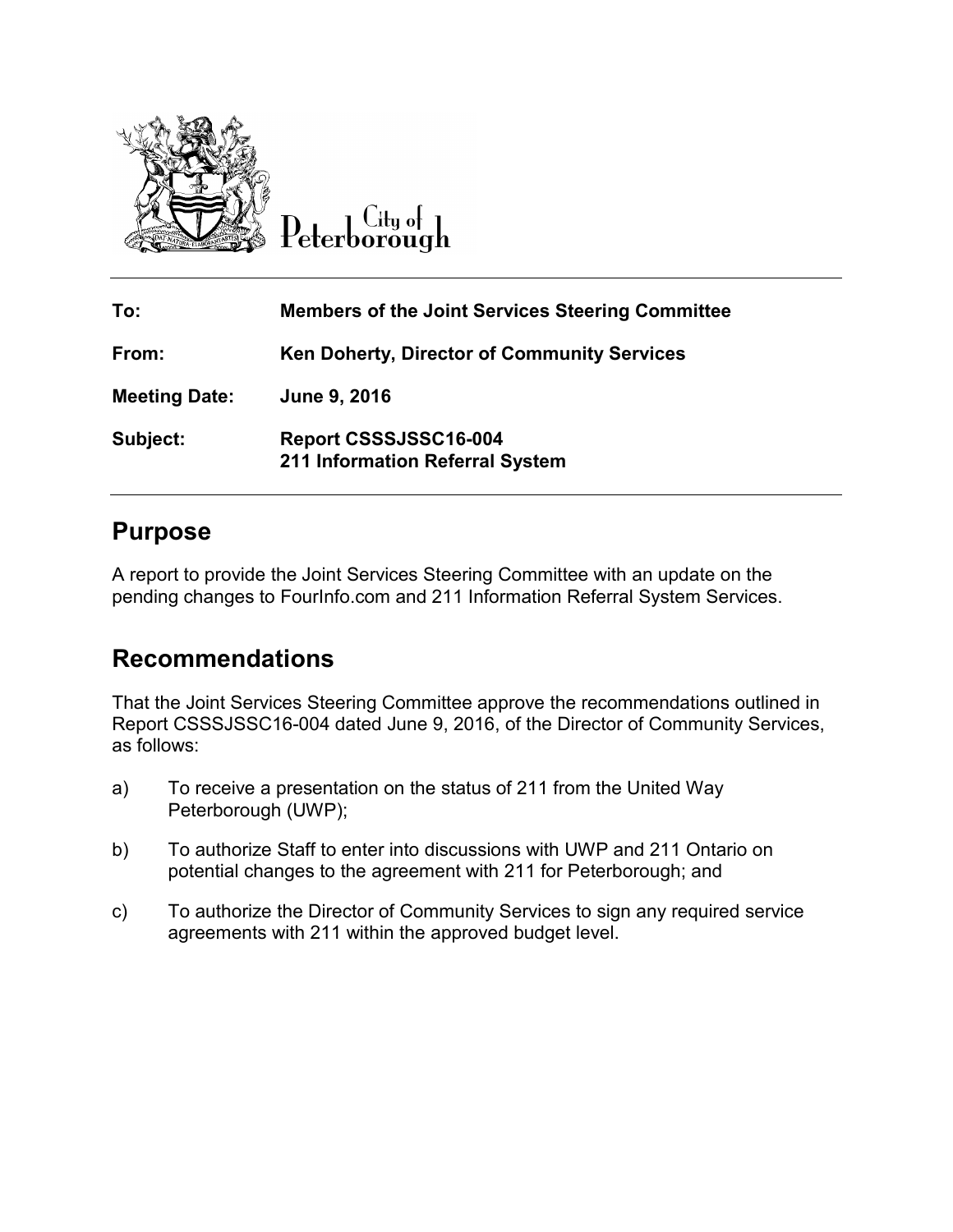# **Budget and Financial Implications**

Report CSSS09-001 (Appendix A) endorsed the proposed implementation of 211 in Peterborough in 2009, provided there were no costs to the city from 2009 and 2012. That provision has been met and there have been no increased costs as a result of 211 from 2009 to the present. However, there are proposed changes to the relationship with 211 and the United Way that could have budget implications for the City and County, which currently provide \$33,813 in annual funding to the United Way through the Community Social Plan budget.

The extent of the financial impact if funding is directly awarded to 211 is not known at this time. Any proposed increase to the budget would need to be addressed through the 2017 budget approval process or a separate report depending on the effective date of the proposed changes.

### **Background**

211 is an easy to remember phone number that connects people to a range of nonemergency social, health, community and government services. By calling 211 an individual reaches an information specialist trained to understand their questions and needs and link them to the best available information and services. Peterborough joined 211 in 2009 with start up costs covered by the province. Report Jan 2009 – CSSS09- 001 Council endorsed (Appendix A) proposed implementation provided there is no cost to the City from 2009 and 2012.

Locally there has always been a three-way partnership between the City, the County and UWP for information and referral services. FourInfo.com is a web site that provides agency information in Peterborough, Northumberland, City of Kawartha Lakes and Haliburton and predates 211. This data on agencies and services is then fed into the 211 system. United Way Northumberland has been the lead on FourInfo.com with UWP providing staff time to update agency records. Social Services, working with UWP, has used this local data to develop a number of sector specific resources like the Community Services Map [www.peterborough.ca/CommunityServiceMap.](http://www.peterborough.ca/CommunityServiceMap)

### **Anticipated Changes to FourInfo.com**

The technical platform that FourInfo.com is built on is reaching end of life and while there is currently an interface between it and the 211 system it is expected within the next year that interface may not be functional. Partly as a result of this change and the gaining 211 brand, United Way Northumberland has indicated that they are considering terminating their role in maintaining and administering this database. At the same time 211 is requesting that United Ways and Consolidated Municipal Service Managers across the province increase their direct financial support to 211. The amount requested is based on population size and a formal that apportions costs as follows: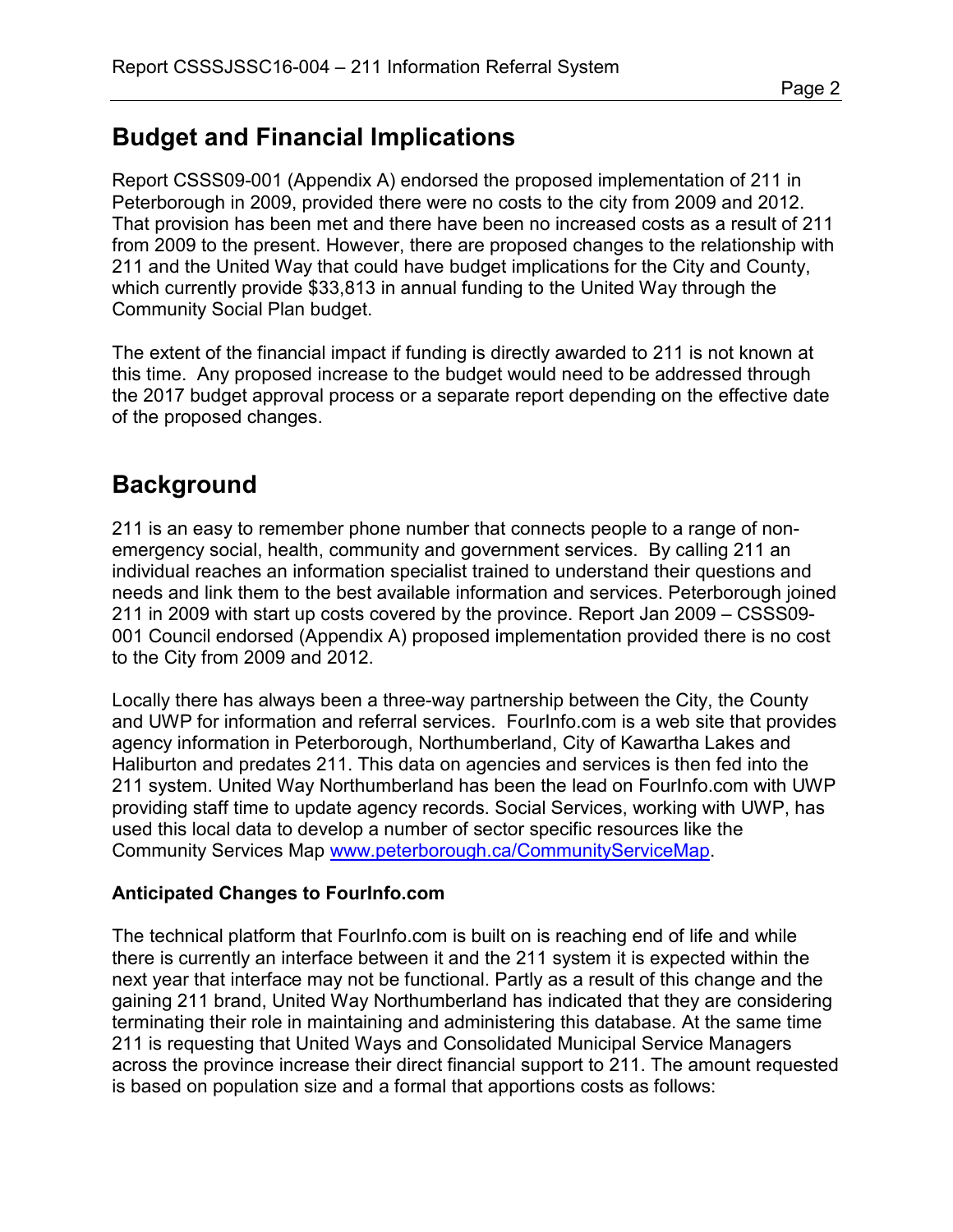| Province 60 % | 60%  | 9.0        |
|---------------|------|------------|
| Federal 10%   | 10%  | 1.5        |
| Municipal     | 20%  | 3.0        |
| United Ways   | 10%  | 1.5        |
| <b>Total</b>  | 100% | 15 Million |

Cost of 211 Proposed Allocations

For Peterborough United Way, based on population, the anticipated contribution request from 211 would be approximately \$20,000 for the City and County through the Social Services Division and for UWP \$12,000 to \$15,000.

#### **211 Usage Since Implementation**

Within the Central East area between 2009 and 2015 the number of calls has been rising. The top 3 reasons for calls are cited as:

- Health Services
- Social supports
- Income /financial assistance

Appendix B attached to this report provides a summary of calls within the Central East Region for the year ending 2014. Appendix C attached provides an overview of 211 and includes a sense of the rising use of 211 over time as well as an explanation of the proposed new fee structure.

Awareness of 211 in the Peterborough area is still somewhat limited, in part due to the lack of specific marketing strategies in our area, and the better established FourInfo.com. If FourInfo.com ceases to operate a more aggressive local marketing strategy in cooperation with 211 will need to be undertaken.

### **United Way, City and County Partnership**

United Way Peterborough supports and compliments the goals of the Community Services Department and benefits the citizens of the City and County of Peterborough in a variety of ways beyond the information and referral service. UWP through training and Board governance advice improves the Non-Profit sector through enhanced individual agency capacity, and helps with coordination and collaboration between agencies. UWP is the community entity for the Federal Homeless Partnership Strategy. They have worked with Staff to ensure effective coordination of that work with the 10 Year Housing and Homeless plan. UWP has also supported low-income families directly with a number of programs such as Coats and Backpacks for Kids and have worked with the Community Social Plan to ensure equitable access to these and other programs in the rural areas. UWP is a partner agency involved in emergency management related to volunteers. It is anticipated that an increasing need for volunteer development and support could align with City and County interests.